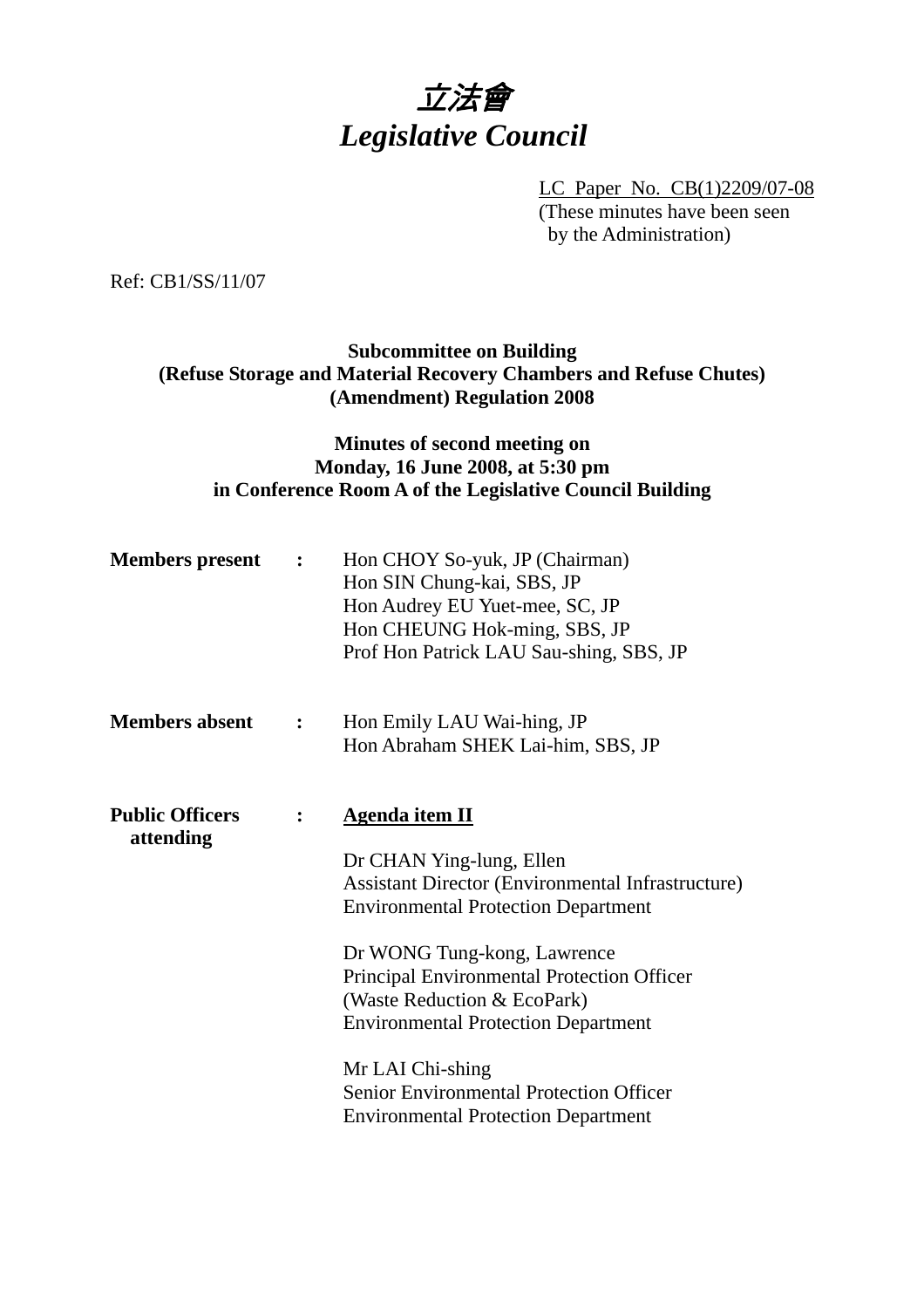|                                    |                | Mr LAM Siu-tong<br><b>Assistant Director/Support</b><br><b>Buildings Department</b><br>Ms LAM See-man, Francoise<br><b>Senior Government Counsel</b><br>Department of Justice |
|------------------------------------|----------------|-------------------------------------------------------------------------------------------------------------------------------------------------------------------------------|
| <b>Attendance by</b><br>invitation | $\ddot{\cdot}$ | <b>Agenda item II</b>                                                                                                                                                         |
|                                    |                | The Hong Kong Institute of Surveyors                                                                                                                                          |
|                                    |                | Mr Raymond CHAN<br>Chairman<br>Public & Social Affairs Committee                                                                                                              |
|                                    |                | Mr Vincent HO<br><b>Council Member</b><br><b>Building Surveying Division</b>                                                                                                  |
|                                    |                | The Hong Kong Institute of Housing                                                                                                                                            |
|                                    |                | Mr CHAN S L Henry<br>President                                                                                                                                                |
|                                    |                | Mr IP C M Ellis<br><b>Council Member</b>                                                                                                                                      |
|                                    |                | The Hong Kong Institute of Architects                                                                                                                                         |
|                                    |                | Mr C M CHAN<br>Chairman<br><b>Buildings Committee</b>                                                                                                                         |
| <b>Clerk in attendance :</b>       |                | Mr Andy LAU<br>Chief Council Secretary (1)2                                                                                                                                   |
| <b>Staff in attendance</b>         |                | Mr Stephen LAM<br><b>Assistant Legal Adviser 4</b>                                                                                                                            |
|                                    |                | Ms Sarah YUEN<br>Senior Council Secretary (1)6                                                                                                                                |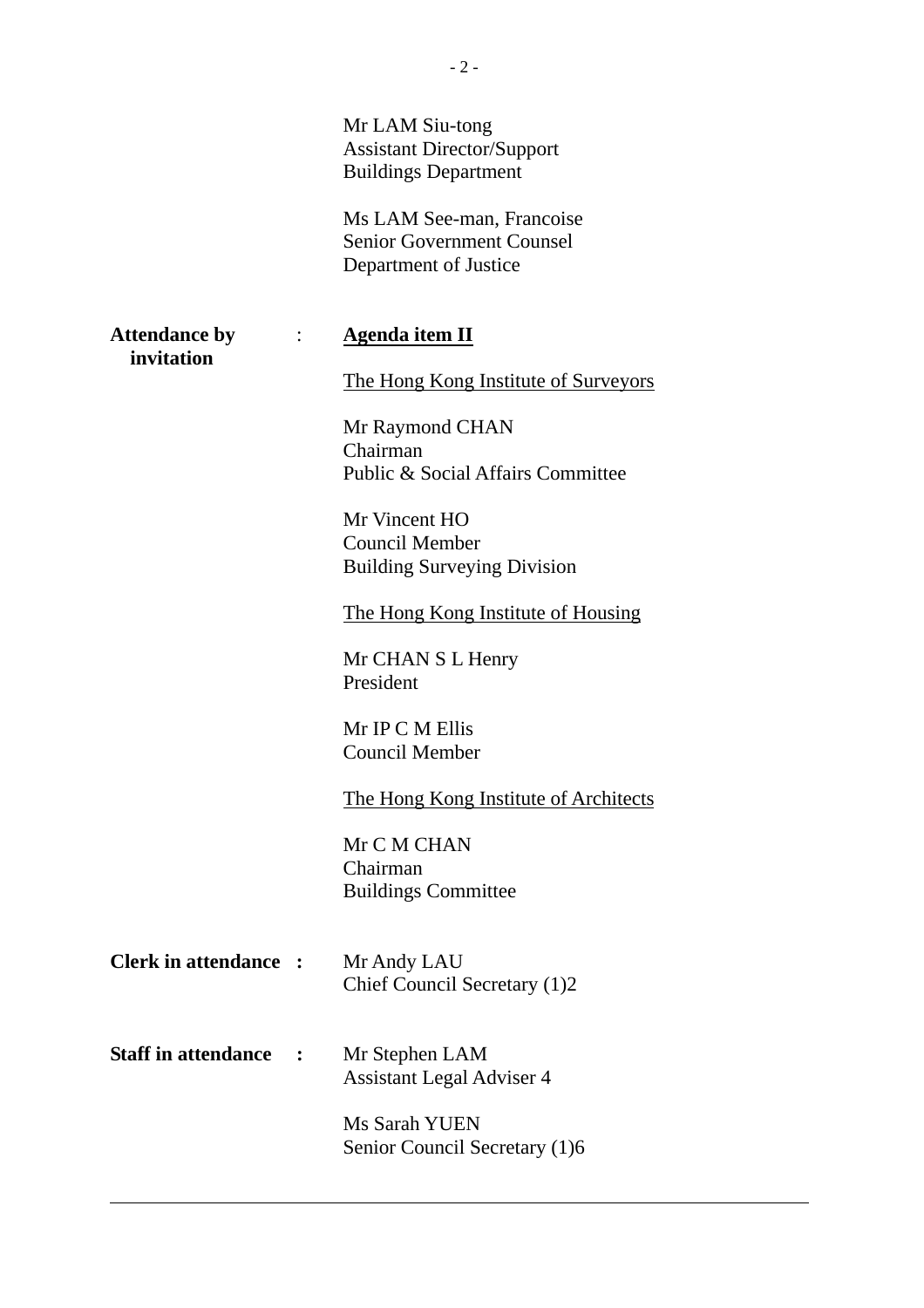#### Action

# **I Confirmation of minutes and matters arising**

 $(LC$  Paper No.  $CB(1)1880/07-08$  - Minutes of meeting held on 30 May 2008)

The minutes of the meeting held on 30 May 2008 were confirmed.

# **II Meeting with deputations/the Administration**   $(LC$  Paper No.  $CB(1)1882/07-08(01)$  - Submission from The Real Estate Developers Association of Hong Kong LC Paper No. CB(1)1892/07-08(01) - Administration's response to the submission from The Real Estate Developers Association of Hong Kong LC Paper No.  $CB(1)1882/07-08(02)$  - Administration's response to the issues raised at the meeting on 30 May 2008)

- 2. The Subcommittee deliberated (index of proceedings attached at **Annex**).
- 3. The Subcommittee noted the following submissions tabled at the meeting
	- (a) Submission from The Hong Kong Institution of Engineers; and
	- (b) Submission from Mr YEUNG Wai-sing, a member of the Eastern District Council.

*(Post-meeting note*: The above submissions were issued to members vide LC Papers Nos. CB(1) 1939/07-08 (01) and (02) by email on 17 June 2008.)

Meeting with deputations/the Administration

4. The Chairman invited the deputations to take turns to present their views to the Subcommittee.

*(Post-meeting note*: HKIA's submission was issued to members vide LC Paper No. CB(1) 1939/07-08 (03) by email on 17 June 2008.)

5. The Subcommittee noted the views expressed by the Hong Kong Institute of Architects and called on the Administration to formulate an effective and comprehensive strategy combining both hardware and software provisions with a view to attaining more significant waste reduction result in Hong Kong. The Administration should also promulgate a policy on strengthening the local recycling industry and promoting less waste generation in the years ahead.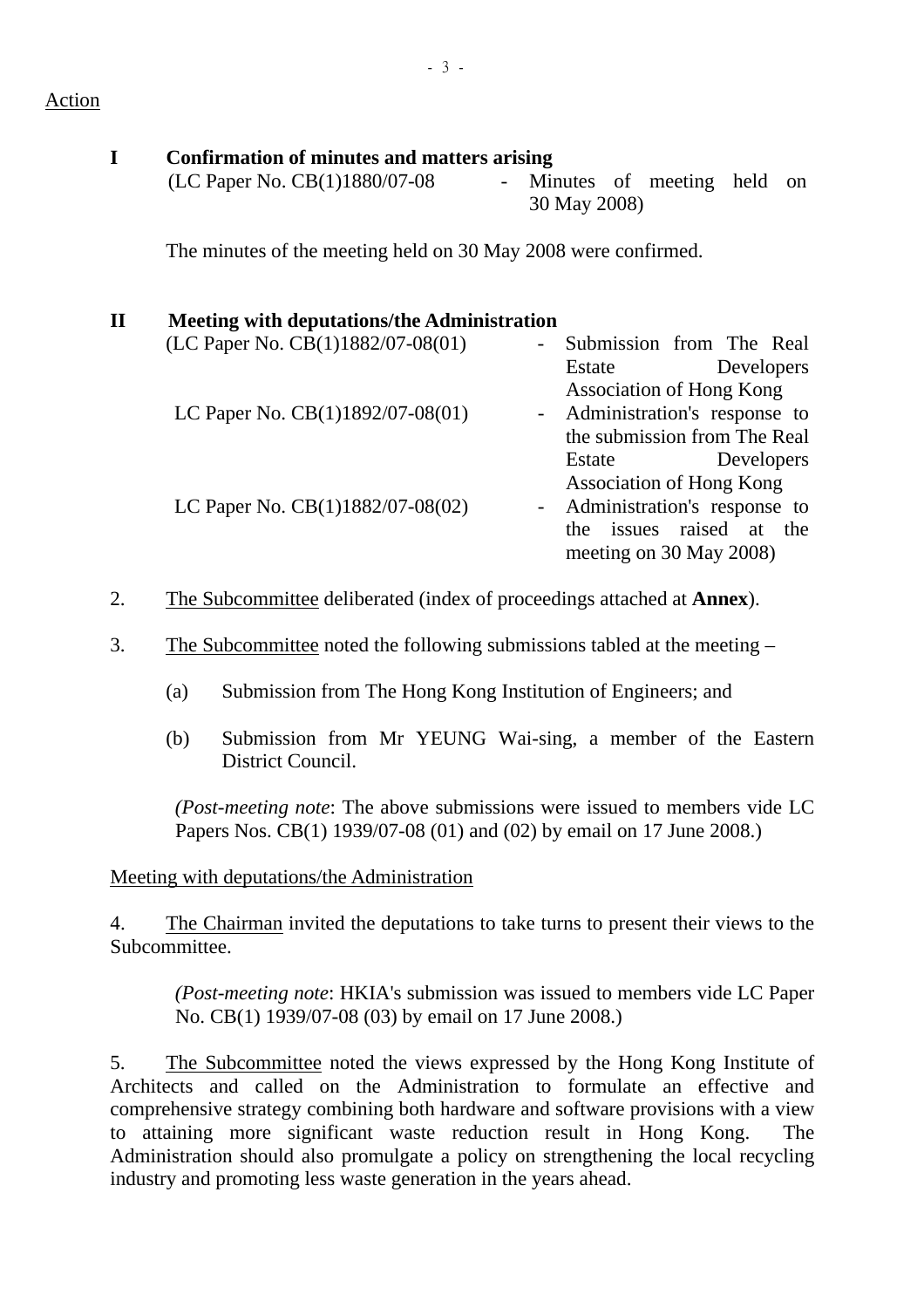6. The Administration replied that it would strive to achieve the waste recovery target through a host of initiatives, including the implementation of producer responsibility schemes, public education programme, and provision of support for the recycling industry, etc.

#### Design of refuse storage and material recovery room

7. The Subcommittee had examined the design drawing of refuse storage and material recovery room depicted in the Buildings Department's Practice Note 98. It noted the concern expressed by the Hong Kong Institute of Housing and Hong Kong Institute of Surveyors about the adverse impacts associated with the 24-hour continuous operation of the mechanical ventilation facilities inside refuse storage and material recovery room, particularly the resultant energy consumption, cost implications and maintenance problems, etc.

8. The Administration advised that there was no requirement for round-the-clock operation. Instead, a balance should be struck between minimizing the associated odour and hygiene problems and energy conservation. Where feasible, the Building Authority might consider accepting natural ventilation to replace mechanical ventilation facilities. The Administration would liaise with the relevant industries and provide guidelines on the compliance with the relevant provisions.

# Minimum dimensions of a refuse storage and material recovery room

9. The Subcommittee had examined the minimum dimensions of a refuse storage and material recovery room provided for in the law and whether they were sufficient for the purpose of facilitating source separation of waste for material recovery.

# Exempting refuse storage and material recovery rooms from site coverage calculation

10. The Subcommittee had expressed concern that as the Building Authority would not exempt the floor space for refuse storage and material recovery rooms from site coverage calculations under the Buildings Ordinance, this would have serious impacts on new developments undertaken by small developers. Considering the building height restrictions recently imposed under the Town Planning Ordinance (Cap. 131), Prof Patrick LAU Sau-shing was concerned that if the area taken up by the required refuse storage and material recovery rooms would not be offset by exemption from site coverage calculation, the requirement might significantly reduce the "efficiency ratio" of the units of small developments and cause hardship to small developers.

11. The Administration advised that having considered the practical difficulties encountered by the industry, the Amendment Regulation already provided that certain buildings would be exempted from the mandatory requirement for the provision of a refuse storage and material recovery room on every floor. Notwithstanding, the Administration agreed to review in conjunction with the relevant industries the problems which the requirement might pose to small developments presently not exempted in due course after the commencement of the Amendment Regulation. And if it was concluded in the review that without exemption from site coverage calculation, the required refuse storage and material recovery rooms would pose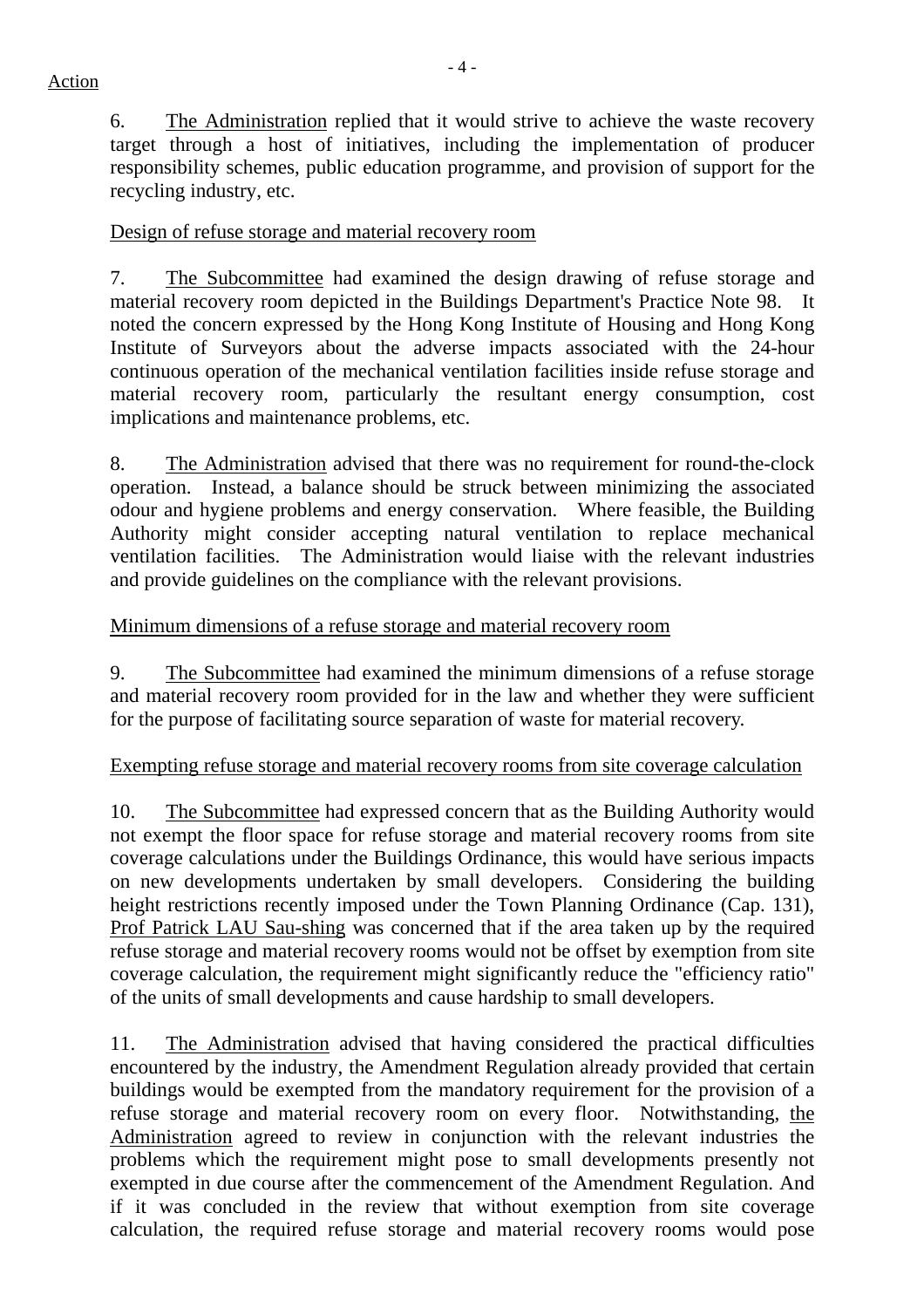problems to the planning and design of certain types of development, the Building Authority might consider granting exemption through administrative measures as necessary. To ensure equity, the Subcommittee noted that it was already the Administration's practice to provide details on precedent successful applications for exemption under section 42 of the Buildings Ordinance for the industry's reference.

#### Exemption from the mandatory requirements

12. The Subcommittee noted that for buildings belonging to the Government and public housing produced by the Housing Authority, building plans were not required to be submitted to the Building Authority for approval. However, these buildings would be designed (by the relevant departments) to comply with the requirements of the Regulations under the Buildings Ordinance including any new Regulations once they had come into operation.

13. The Subcommittee had also examined the justifications for excluding any part of a building that was designed for use as a hotel, guest-house, boarding-house, hostel or dormitory from the mandatory requirement for the provision of a refuse storage and material recovery room on every floor and called on the Administration to review the matter.

(*Post meeting note* : Having considered members' comments and the policy intention of introducing the mandatory requirement for the provision of refuse storage and material recovery room on every floor, the Administration subsequently proposed to remove "hostel or dormitory" from the new section 3A(5) of the Amendment Regulation. A resolution to this effect would be moved by the Administration at the Council meeting on 9 July 2008.

# **III Any other business**

14. There being no other business, the meeting ended at 7:00 pm.

Council Business Division 1 Legislative Council Secretariat 22 July 2008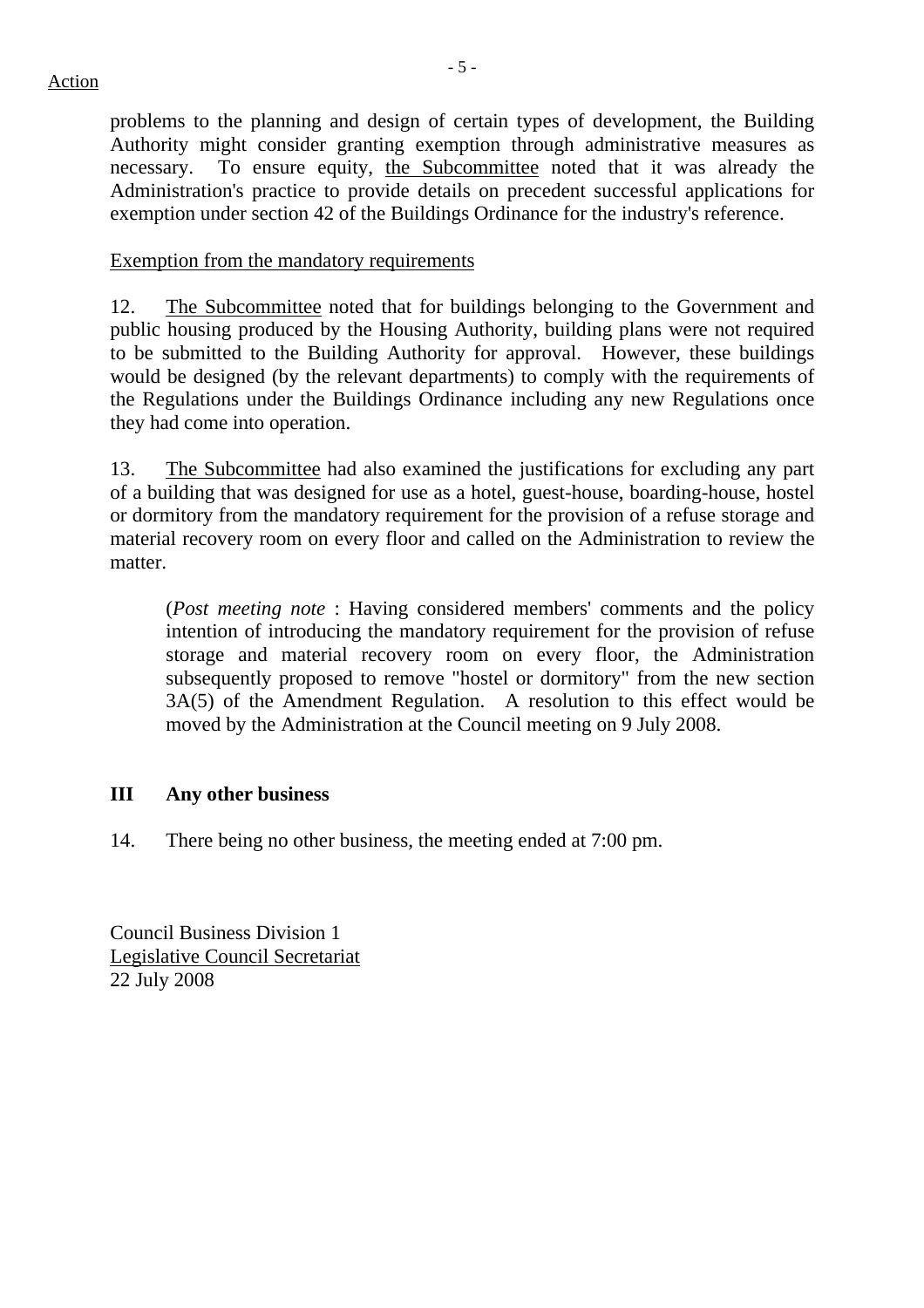#### **Subcommittee on Building (Refuse Storage and Material Recovery Chambers and Refuse Chutes) (Amendment) Regulation 2008**

#### **Proceedings of the second meeting on Monday, 16 June 2008, at 5:30 pm in Conference Room A of the Legislative Council Building**

| Time marker                                                 | <b>Speaker</b>                                                     | Subject(s)                                                                                                                                                                                                                                                                                                                                                                                                                                                                                                                                                                                                     | <b>Action</b><br>required |  |  |  |
|-------------------------------------------------------------|--------------------------------------------------------------------|----------------------------------------------------------------------------------------------------------------------------------------------------------------------------------------------------------------------------------------------------------------------------------------------------------------------------------------------------------------------------------------------------------------------------------------------------------------------------------------------------------------------------------------------------------------------------------------------------------------|---------------------------|--|--|--|
| Agenda Item I - Confirmation of minutes and matters arising |                                                                    |                                                                                                                                                                                                                                                                                                                                                                                                                                                                                                                                                                                                                |                           |  |  |  |
| $000000 - 000020$                                           | Chairman                                                           | Confirmation of minutes of meeting<br>held on 30 May 2008 (LC Paper No.<br>$CB(1)1880/07-08$                                                                                                                                                                                                                                                                                                                                                                                                                                                                                                                   |                           |  |  |  |
| 000021 - 000308                                             | Chairman                                                           | Opening remarks                                                                                                                                                                                                                                                                                                                                                                                                                                                                                                                                                                                                |                           |  |  |  |
|                                                             | Agenda Item II - Meeting with deputations/the Administration       |                                                                                                                                                                                                                                                                                                                                                                                                                                                                                                                                                                                                                |                           |  |  |  |
| <b>Meeting with deputations</b>                             |                                                                    |                                                                                                                                                                                                                                                                                                                                                                                                                                                                                                                                                                                                                |                           |  |  |  |
| 000309 - 000950                                             | The Hong Kong Institute of<br>Surveyors (HKIS)                     | Presentation of views                                                                                                                                                                                                                                                                                                                                                                                                                                                                                                                                                                                          |                           |  |  |  |
| 000951 - 001320                                             | The Hong Kong Institute of<br>Housing (HKIH)                       | Presentation of views                                                                                                                                                                                                                                                                                                                                                                                                                                                                                                                                                                                          |                           |  |  |  |
| 001321 - 001446                                             | The Hong Kong Institute of<br>Architects (HKIA)                    | Presentation of views                                                                                                                                                                                                                                                                                                                                                                                                                                                                                                                                                                                          |                           |  |  |  |
| 001447 - 003408                                             | Chairman<br>Administration                                         | Administration's response to the<br>deputations' views                                                                                                                                                                                                                                                                                                                                                                                                                                                                                                                                                         |                           |  |  |  |
| 003409 - 003856                                             | Chairman<br>Administration                                         | Discussion on how flexibility could<br>be exercised to exempt relevant<br>parties from complying with the<br>requirements<br>relating<br>the<br>to<br>minimum dimensions of the refuse<br>storage and material recovery room<br>(RSMRR)<br>required<br>under<br>the<br>Amendment Regulation, and to the<br>installation<br>and<br>operation<br>of<br>facilities<br>mechanical<br>ventilation<br>therein (Regulations 8 and 12A of<br>the Building (Refuse Storage and<br>Material Recovery Chambers and<br>Refuse Chutes) Regulations (Cap.<br>123H), and section 42 of the<br>Buildings Ordinance (Cap. 123)) |                           |  |  |  |
| 003857 - 005358                                             | Chairman<br>Prof Patrick LAU<br>Administration<br>Mr SIN Chung-kai | Discussion on the impacts of the<br>inclusion of the required RSMRR in<br>site coverage (SC) calculation on<br>small developments (Cases 13, 30<br>and 32 in the Annex to<br>the<br>Administration's response to the<br>submission from The Real Estate<br>Developers Association of Hong                                                                                                                                                                                                                                                                                                                      |                           |  |  |  |

**Annex**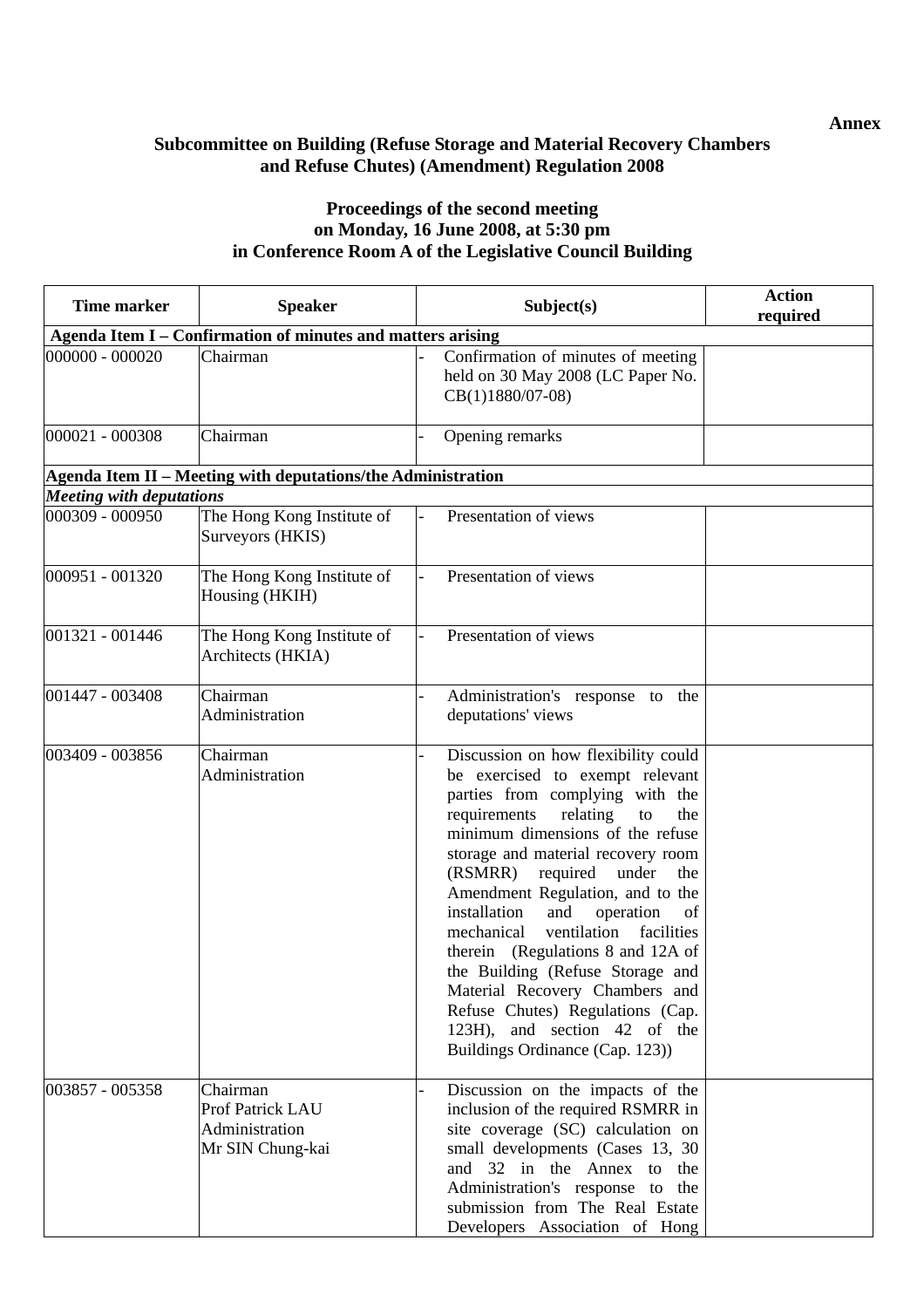| <b>Time marker</b>              | <b>Speaker</b>                                                | Subject(s)                                                                                                                                                                                                                                                                                                                                                              | <b>Action</b><br>required |
|---------------------------------|---------------------------------------------------------------|-------------------------------------------------------------------------------------------------------------------------------------------------------------------------------------------------------------------------------------------------------------------------------------------------------------------------------------------------------------------------|---------------------------|
|                                 |                                                               | No.<br>(LC)<br>Kong<br>Paper<br>$CB(1)1892/07-08(01)$ , especially<br>with building height restrictions<br>recently imposed                                                                                                                                                                                                                                             |                           |
|                                 |                                                               | Discussion<br>how<br>individual<br>on<br>applications for exemption from the<br>RSMRR requirement should be<br>processed                                                                                                                                                                                                                                                |                           |
|                                 |                                                               | Prof Patrick LAU's expression of<br>support for HKIA's submission                                                                                                                                                                                                                                                                                                       |                           |
|                                 |                                                               | Discussion on the waste collection<br>arrangements and publicity efforts<br>to be made in support of the<br>RSMRR requirement, whether the<br>requirement alone could suffice to<br>incentivize residents and waste<br>collection contractors to assist in<br>waste separation and recycling, and<br>whether waste<br>separation<br>and<br>recycling should be mandated |                           |
| 005359 - 005830                 | Chairman<br>Prof Patrick LAU<br><b>HKIS</b><br>Administration | Discussion<br>on HKIS's<br>proposal<br>that,<br>small<br>to<br>encourage<br>developments presently exempted<br>from the RSMRR requirement to<br>voluntarily<br>comply<br>with<br>the<br>requirement, the floor space for the<br>required RSMRR<br>should<br>be<br>exempted from calculation of site<br>coverage and space around the<br>development                     |                           |
|                                 |                                                               | Discussion on HKIH's proposal on<br>the provision of a RSMRR larger<br>than required if it was exempted<br>from site coverage calculation                                                                                                                                                                                                                               |                           |
| Meeting with the Administration |                                                               |                                                                                                                                                                                                                                                                                                                                                                         |                           |
| 005831 - 012002                 | Chairman<br>Administration<br>Mr SIN Chung-kai                | Discussion on the justification to<br>exempt hostel/dormitory from the<br>RSMRR requirement (section A of<br>LC Paper No. CB(1)1882/07-08(02)<br>and definition of "habitation" in<br>section 2 of Cap. 123)                                                                                                                                                            |                           |
|                                 |                                                               | Discussion on the need to ensure<br>that the Housing Authority would<br>comply<br>with<br>the<br><b>RSMRR</b><br>requirement although it did not need<br>to submit plans to the Building<br>Authority for approval                                                                                                                                                      |                           |